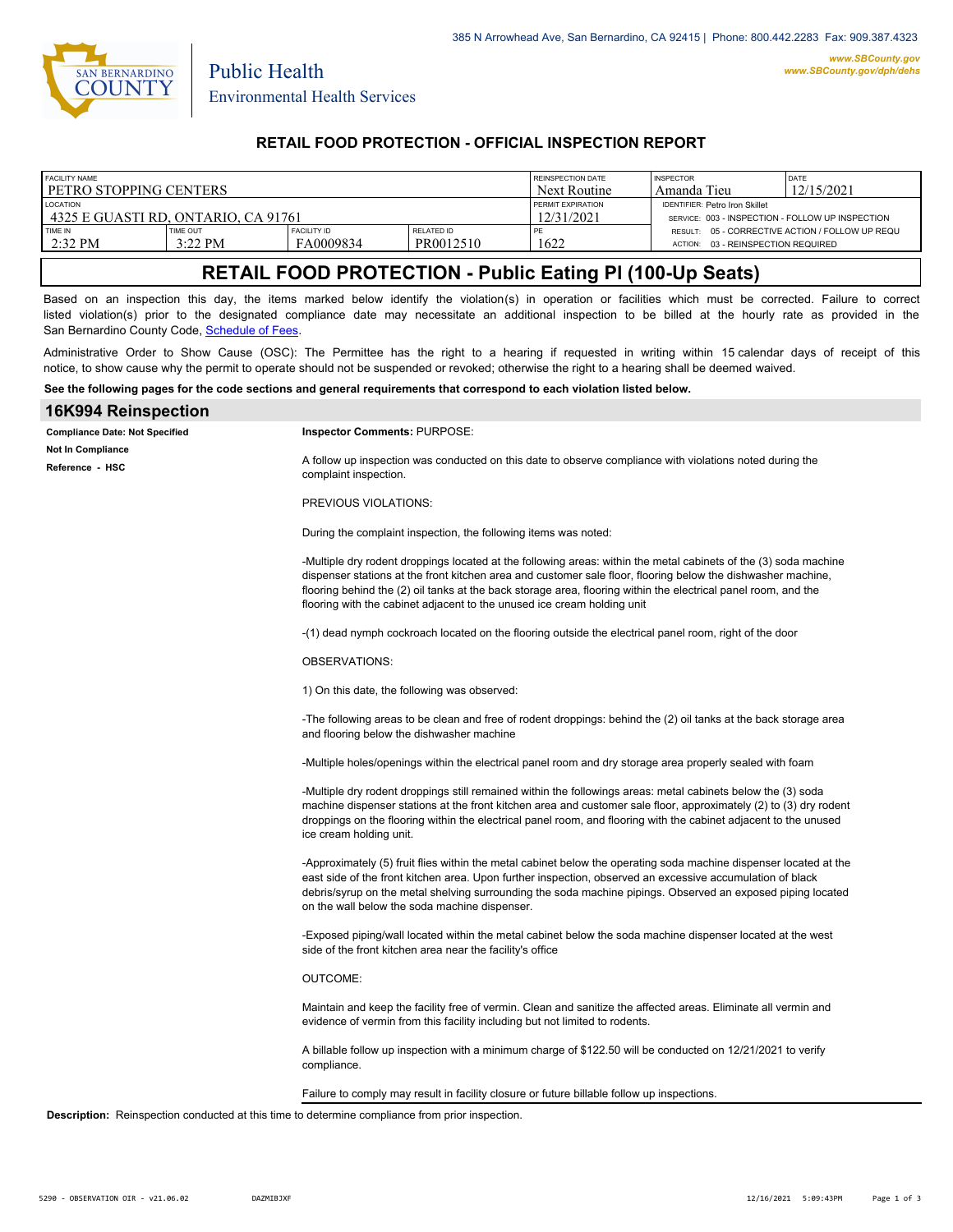

Public Health

Environmental Health Services

**RETAIL FOOD PROTECTION - OFFICIAL INSPECTION REPORT**

| <b>FACILITY NAME</b><br>PETRO STOPPING CENTERS                                                                                                                                                                                                                                                                                                                                                                                                               | DATE<br>12/15/2021                                                                                                                                                                                                                                                                                                                                                               |                                                                                                                                                                                                |  |  |  |  |
|--------------------------------------------------------------------------------------------------------------------------------------------------------------------------------------------------------------------------------------------------------------------------------------------------------------------------------------------------------------------------------------------------------------------------------------------------------------|----------------------------------------------------------------------------------------------------------------------------------------------------------------------------------------------------------------------------------------------------------------------------------------------------------------------------------------------------------------------------------|------------------------------------------------------------------------------------------------------------------------------------------------------------------------------------------------|--|--|--|--|
| LOCATION<br>4325 E GUASTI RD, ONTARIO, CA 91761                                                                                                                                                                                                                                                                                                                                                                                                              | <b>INSPECTOR</b><br>Amanda Tieu                                                                                                                                                                                                                                                                                                                                                  |                                                                                                                                                                                                |  |  |  |  |
| 16C023 No rodents, insects, birds, or animals                                                                                                                                                                                                                                                                                                                                                                                                                |                                                                                                                                                                                                                                                                                                                                                                                  |                                                                                                                                                                                                |  |  |  |  |
| <b>Compliance Date: Not Specified</b>                                                                                                                                                                                                                                                                                                                                                                                                                        |                                                                                                                                                                                                                                                                                                                                                                                  |                                                                                                                                                                                                |  |  |  |  |
| Not In Compliance<br>Violation Reference - HSC - 114259.1,<br>114259.4, 11425                                                                                                                                                                                                                                                                                                                                                                                | -Multiple dry rodent droppings still remained within the followings areas: metal cabinets below the (3) soda<br>machine dispenser stations at the front kitchen area and customer sale floor, approximately (2) to (3) dry rodent<br>droppings on the flooring within the electrical panel room, and flooring with the cabinet adjacent to the unused<br>ice cream holding unit. |                                                                                                                                                                                                |  |  |  |  |
|                                                                                                                                                                                                                                                                                                                                                                                                                                                              | -Approximately (5) fruit flies within the metal cabinet below the operating soda machine dispenser located at the<br>east side of the front kitchen area.                                                                                                                                                                                                                        |                                                                                                                                                                                                |  |  |  |  |
| -After a thorough search of the facility, observed no sighting of active infestation of vermin at this time.                                                                                                                                                                                                                                                                                                                                                 |                                                                                                                                                                                                                                                                                                                                                                                  |                                                                                                                                                                                                |  |  |  |  |
|                                                                                                                                                                                                                                                                                                                                                                                                                                                              | According to the manager, the most recent pest control inspection was conducted on 12/6/2021.                                                                                                                                                                                                                                                                                    |                                                                                                                                                                                                |  |  |  |  |
|                                                                                                                                                                                                                                                                                                                                                                                                                                                              | Clean and sanitized the affected areas in an approve manner. Maintain and keep the facility free of vermin.<br>Eliminate all vermin and evidence of vermin from this facility including but not limited to rodents and fruit flies.                                                                                                                                              |                                                                                                                                                                                                |  |  |  |  |
|                                                                                                                                                                                                                                                                                                                                                                                                                                                              | *NOTE:                                                                                                                                                                                                                                                                                                                                                                           |                                                                                                                                                                                                |  |  |  |  |
|                                                                                                                                                                                                                                                                                                                                                                                                                                                              | A billable follow up inspection with a minimum charge of \$122.50 will be conducted on 12/21/2021 to verify<br>compliance.                                                                                                                                                                                                                                                       |                                                                                                                                                                                                |  |  |  |  |
|                                                                                                                                                                                                                                                                                                                                                                                                                                                              | Failure to comply may result in facility closure or future billable follow up inspections.                                                                                                                                                                                                                                                                                       |                                                                                                                                                                                                |  |  |  |  |
| Violation Description: Food facility shall be kept free of vermin: rodents (rats, mice), cockroaches, flies. (114259.1, 114259.4, 114259.5) Live animals are<br>not allowed in a food facility unless, food employees with service animals may handle or care for their service animal if they wash their hands as required or<br>persons who are licensed pursuant to Chapter 11.5 of Division 3 of the Business and Professions Code. (114259.4, 114259.5) |                                                                                                                                                                                                                                                                                                                                                                                  |                                                                                                                                                                                                |  |  |  |  |
| 16C033 Nonfood-contact surfaces clean                                                                                                                                                                                                                                                                                                                                                                                                                        |                                                                                                                                                                                                                                                                                                                                                                                  |                                                                                                                                                                                                |  |  |  |  |
| <b>Compliance Date: Not Specified</b><br>Not In Compliance                                                                                                                                                                                                                                                                                                                                                                                                   |                                                                                                                                                                                                                                                                                                                                                                                  | Inspector Comments: Observed an excessive accumulation of black debris/syrup on the metal shelving<br>surrounding the soda machine pipings located at the east side of the front kitchen area. |  |  |  |  |
| Violation Reference - HSC - 114115 (c)                                                                                                                                                                                                                                                                                                                                                                                                                       | Clean and sanitize shelving. Ensure all nonfood contact surfaces of utensils and equipment are maintained                                                                                                                                                                                                                                                                        |                                                                                                                                                                                                |  |  |  |  |

**Violation Description:** All nonfood contact surfaces of utensils and equipment shall be clean. (114115 (c))

clean.

#### **16C044 Premises; personal/cleaning items; vermin-proofing**

| <b>Compliance Date: Not Specified</b>          | Inspector Comments: Exposed piping/wall located within the (2) metal cabinets below the soda machine |  |
|------------------------------------------------|------------------------------------------------------------------------------------------------------|--|
| <b>Not In Compliance</b>                       | dispenser located at the front kitchen area.                                                         |  |
| Violation Reference - HSC - 114067 (j), 114123 | Seal openings. Eliminate all holes, gaps, cracks and crevices to prevent entrance of vermin.         |  |

Corrected on site: Observed an employee clean and sanitize the metal shelving at this time.

**Violation Description:** The premises of each food facility shall be kept clean and free of litter and rubbish; all clean and soiled linen shall be properly stored; non-food items shall be stored and displayed separate from food and food-contact surfaces; the facility shall be kept vermin proof. (114067 (j), 114123, 114143 (a) & (b), 114256, 114256.1, 114256.2, 114256.4, 114257, 114257.1, 114259, 114259.2, 114259.3, 114279, 114281, 114282) Food preparation sinks, handwashing sinks and warewashing equipment shall not be used for the cleaning of maintenance tools, the holding of maintenance materials, or the disposal of liquid wastes. (114123) Open-air barbecue and/or outdoor wood burning oven must operate on the same premises, in conjunction with a permanent food facility and not in an area that may pose as a fire hazard. (114143(a) (b)) Janitorial sink or approved curbed cleaning facility (exemption for restricted food service facilities Section 114279 (b)) shall be provided. (114279(a)) First aid supplies must have a legible manufacturer's label and stored in a kit or container that is located to prevent contamination. (114256.4) Insect electrocution devices are not allowed in food or utensil handling areas. (114259.3)

#### **Overall Inspection Comments**

\*No signature obtained due to COVID-19 safety measures. "No Signature." The contents of the follow up inspection has been discussed with the facility manager.\*

#### **FREE Classes to L.E.A.R.N!**

Liaison Education And Risk Network (L.E.A.R.N.) is a FREE class based on the fundamentals of Active Managerial Control and [the Centers](http://wp.sbcounty.gov/dph/events/) for Disease Control and Prevention's five risk factors that lead to foodborne illnesses. Find out when the next L.E.A.R.N. class is by checking our calendar.

#### **Signature(s) of Acknowledgement**